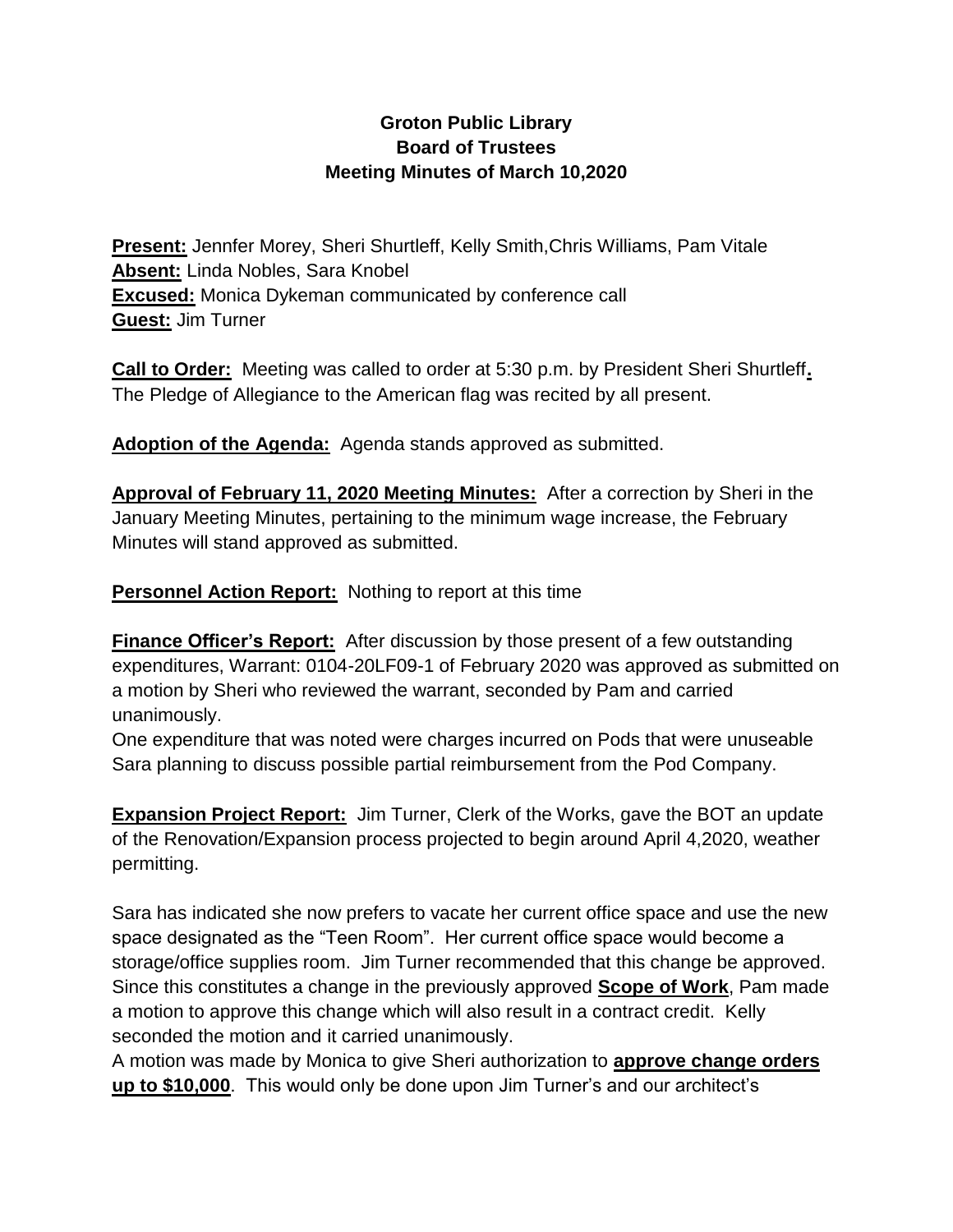recommendation. If Sheri is unavailable, then the Financial Officer, Linda Nobles, will have authorization to sign for approval of the change order. Kelly seconded the motion and it passed unanimously.

The board agreed that Sheri should contact a local painter for a quote on painting the current Children's area which will eventually become the Adult book section.

Plans are in the works to disassemble the book shelves. Some of the shelving will be put in storage off the Library site, while others will be stored right in the GPL.

## **Discussion of Board Secretary/ Meeting Reorder duties**

Discussion was held on the possibility of hiring a qualified current staff member to take BOT meeting minutes. This person would be responsible to attend BOT monthly meetings and all other public BOT meetings, to accurately record the sessions. The minutes would be typed and submitted to the Secretary of the BOT for review. After review by the Secretary, the Minutes would then be submitted in **DRAFT** form to the Library Director and Board President.

A motion was made by Pam to ask Sara to talk with her staff about filling this position. Kelly gave a second to the motion and it passed unanimously.

### **2020-21 Employee Remuneration:**

Discussion was held on current benefits and compensation given to the Library staff. Sheri would like us to take a month to think about this and provide her feedback on our thoughts..

# **2020-21 Budget and Trustee Election:**

Sheri distributed a handout to each Board member present, reflecting a number of different options for the Trustees to consider when adopting the 2020-21 GPL budget plan. Again, she would appreciate it, if all BOT members would review the different options presented and send her our recommendations. At the April 14, 2020 BOT meeting, the BOT would then be able to adopt the best viable budget for the public to vote on April 28,2020.

#### **Library Executive's Report**

Sara was excused due to illness.

#### **Pandemic Discussion**

We discussed the growing concern about the Coronavirus pandemic and Sheri asked the trustees to check email daily for updates because the information and situation are changing so rapidly. Monica offered to bring Sara up to date on the school district's